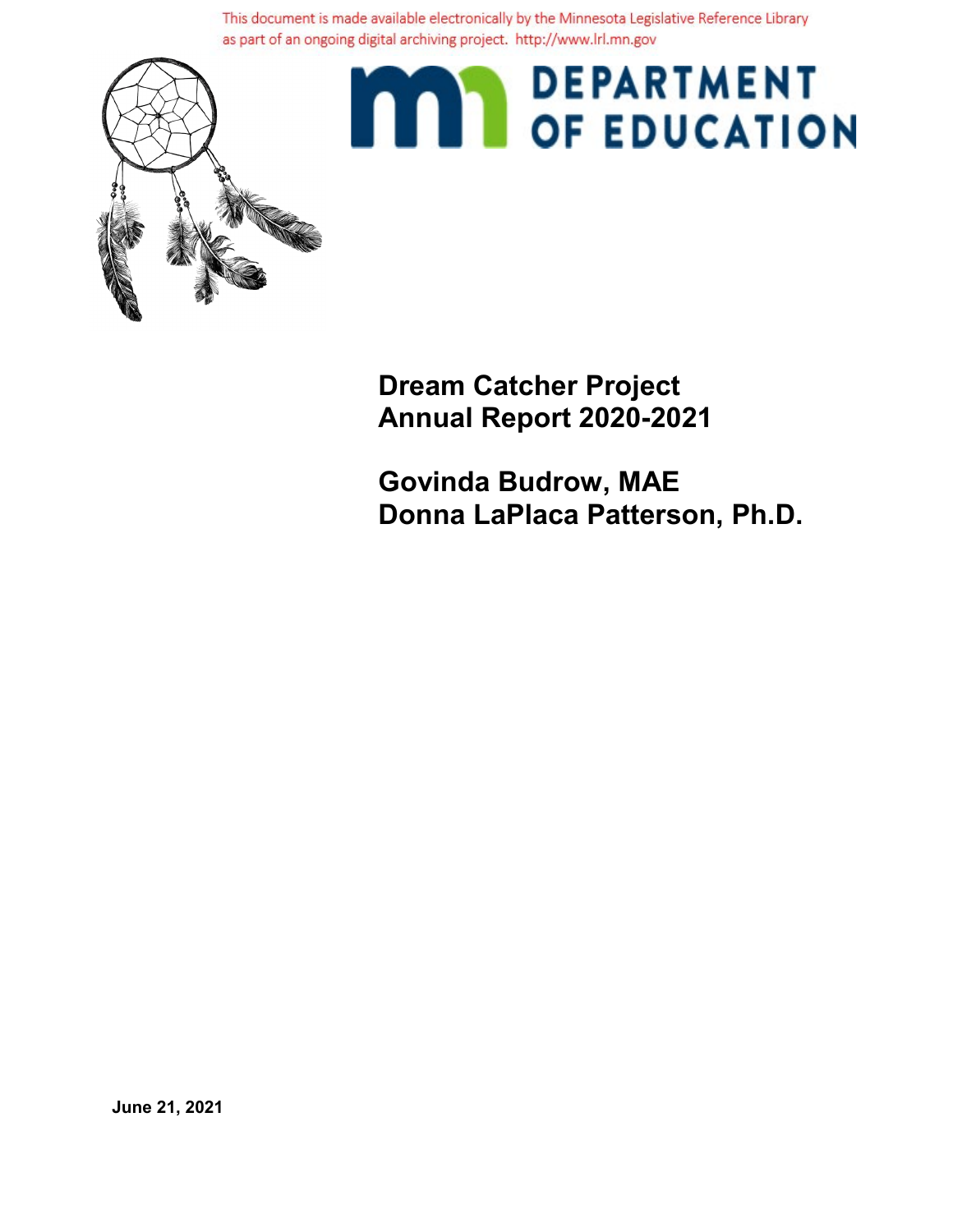Academic year 2020-2021 marks the sixth year of the Dream Catcher Project, supported by the Minnesota Department of Education. This year, as the COVID-19 pandemic continued into its second school year, schools were in various phases and adjustment of learning models, providing student and family support, intervention and evaluations processes. This report will summarize how the Dream Catcher project also adjusted our connection points, levels and types of support provided to districts, and the evaluation process.

- [DC Connection Points \(p. 2\)](#page-2-0)
	- DC Weekly [Zoom meetings](#page-2-1) (p.2)
	- [DC Community Connections \(](#page-3-0)p.4)
	- [DC Professional Development](#page-4-0) (p.4)
		- [DC Kick-Off \(Virtual\)](#page-4-1)
		- [DC Online courses](#page-5-0) (p.5)
		- [Professional Development Workshops](#page-6-0)
	- [DC Ongoing Support](#page-6-1) (p.6)
- [DC Virtual Winter Storytelling Gathering \(page 7\)](#page-6-2)
- African-American [and Black Expansion Pilot Year \(page 12\)](#page-11-0)
- [DC Evaluation \(page 12\)](#page-11-1)
	- [DC Partner District End-of-Year Review](#page-11-2) (p. 12)
	- [DC Data Collection \(](#page-13-0)p. 14)
- [Appendix: DC Winter Storytelling Gathering: Presenter Biographies](#page-15-0) (p. 17)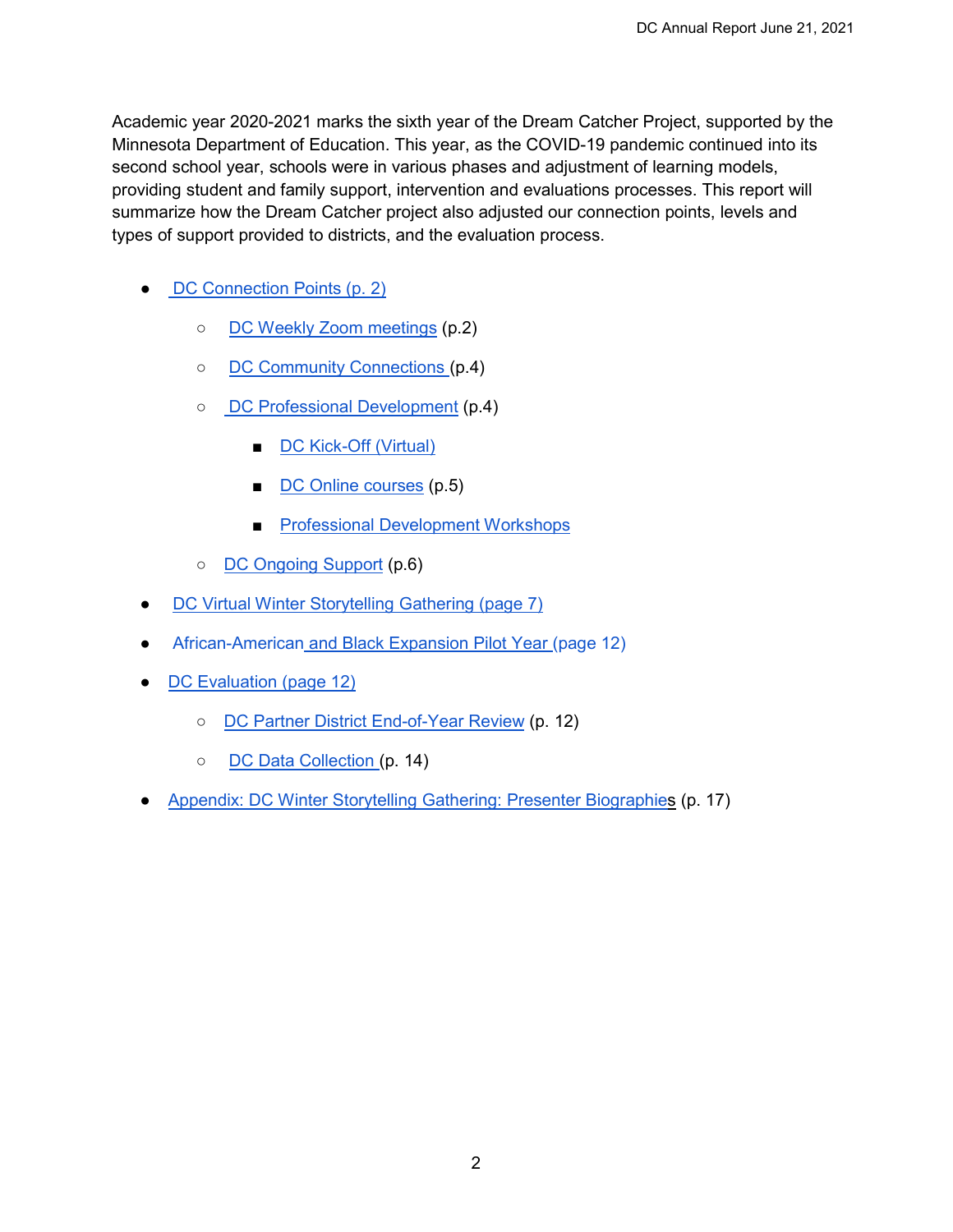# <span id="page-2-1"></span><span id="page-2-0"></span>**DC Connection Points**

*DC Weekly Zoom meetings* The mandatory closure of all Minnesota schools in March of 2020 required the Dream Catcher project to cancel all face-to-face professional development workshops, regional meetings and site visits. However, the mandates to continue to support students through Indian Education and Special Education still remained. When the shutdown first began, the DC team began to support partners through weekly Zoom meetings. Based on the success last spring and interest in keeping these meetings going, we continued these regular weekly meetings this year.

- Project consultants (Govinda Budrow, Dr. Donna Patterson and Demond Johnson) along with Elizabeth Watkins (Special Education Diversity Consultant, MDE) were in attendance. Dr. Jane Harstad (Director of the Office of Indian Education at MDE) was a regular participant, as well as other specialists from MDE.
- A total of 43 meetings, approx. 60 minutes each, from August 25, 2021-June 16, 2021
- Average weekly attendance was 46, with a range of 10 to 65.
- Each week we discussed timely topics and questions from school personnel. Questions and concerns were brought forward each week; we would then gather information or invite a specialist from MDE to address the questions and concerns. This direct link to timely and essential state-level information was critical as school personnel struggled through a variety of issues and challenges related to supporting students and families.
- Weekly topics ranged from providing basic needs support, technology and access issues during distance learning, adapting of attendance policies that were detrimental to many students, funding sources and mental health needs.
- We had several in-depth webinars across a variety of topics, including:
	- Roberto Reyes, McKinney-Vento & American Rescue Plan funds
		- Identity Development: Ramona Kitto Stately
		- MDE Sue Thomas on Part 619- Early Childhood support
		- A Brief African American Educational History: Demond Johnson
		- Jeanne Dickhausen: MDE Head Start Collaboration Director
- We gathered feedback on the DC Weekly chats in our end-of-the year interviews with DC partners; the feedback was overwhelmingly positive, with requests that we continue them next school year. Some of the comments received and themes that emerged included:
	- *A feeling of not being alone:* we have heard in pre-COVID times that our monthly webinars and chats were helpful for those in geographically isolated areas to have connections with others. This year we heard from many that,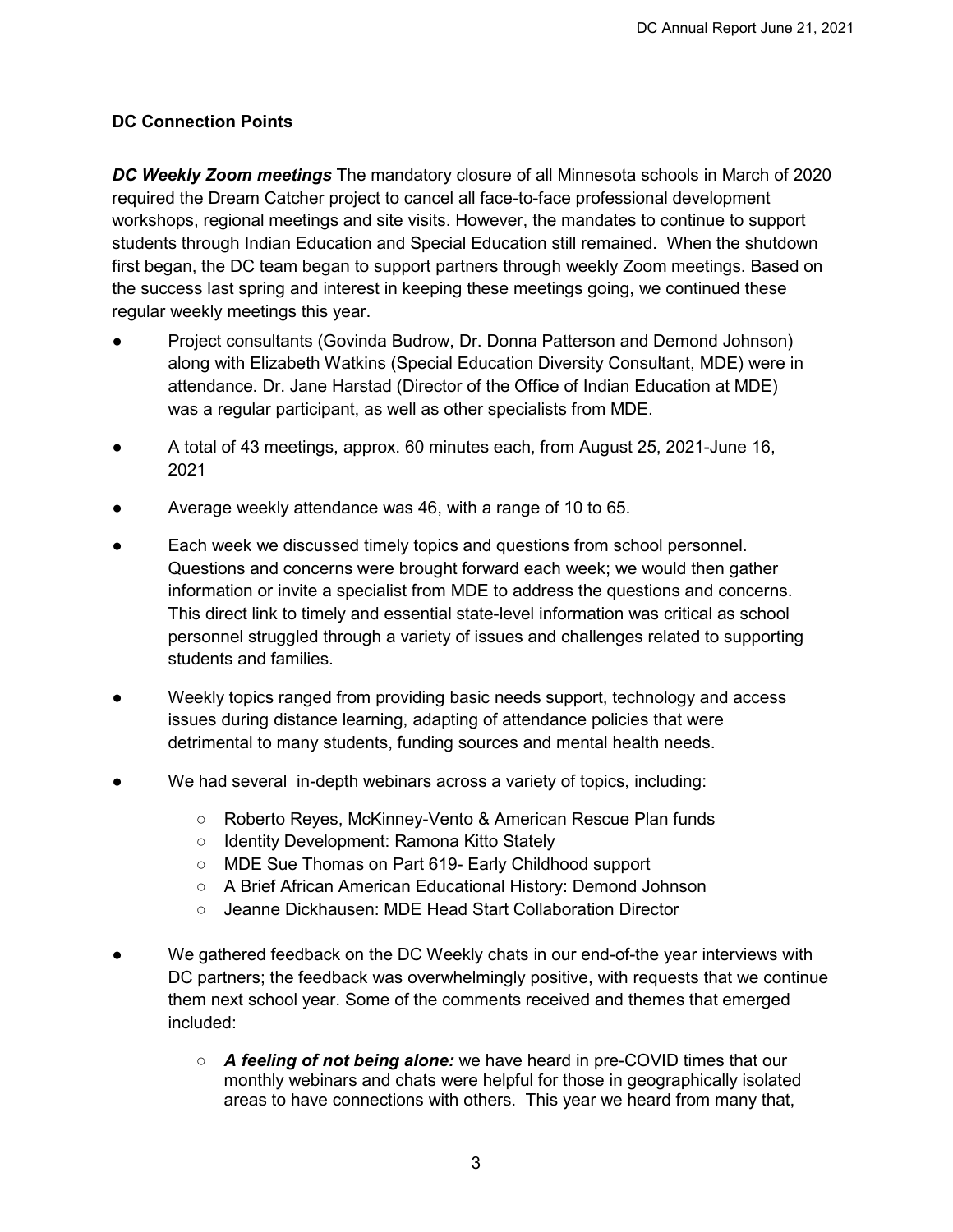although not geographically isolated, they felt physically and emotionally isolated due to the shutdown as well as the continued conversation around systems of oppression. The space on Wednesday provided a safe space and connection point for many to have in-depth conversations with others. Some stated that this space was the only place they were having these conversations.

- *A place for information and resources:* The weekly time together became a place to gather information, from guests from MDE but, most often from each other. The amount of knowledge and combined level of expertise and insight came out during often unplanned conversations. Sometimes we would have a specific topic, but often it was a gathering place where people spoke their hearts and oftentimes the conversation went to unexpected places and depth. We archived the recordings and shared resources into a [Google document,](https://docs.google.com/document/d/18Yd3C9EcOqt06QN9guM8Pj_9Oe3oDdpbailQHcsPyfU/edit?usp=sharing) so that people who could not make the meetings could go back and review the recording or access the resources. Many reported that they used this resource regularly.
- *Meeting time:* The regular meeting time of Wednesday from 8:30-9:30 am worked well while students were still on distance learning. However, once students started to return to hybrid or face-to-face, it became more difficult for people to attend. Suggestions for next year included alternating times or meeting earlier in the day.
- *Meeting content:* Generally, the meetings were informal and unstructured, which allowed for topics and questions of relevancy to emerge. However, occasionally specified topics were scheduled, and guests were invited to share information and resources, as well as gather feedback and guidance. We heard that people liked knowing what was going to be talked about so they could make a decision to attend or not. Feedback included positivity of both formats, and many also enjoyed that discussions would naturally emerge based on current events or concerns.
- <span id="page-3-0"></span>○ Selected quotes from the interviews specific to the DC weekly chats:
	- "They were a lifeline."
	- "I love them! Don't ever stop.'
	- "Very valuable."
	- "I really liked them."
	- "I look forward to them."
	- "The regular time helped with scheduling and to make it a priority."
	- "Good to hear from other Indian Ed. and get ideas."
	- "A+++ -most beneficial."
	- "Good info, but not always applicable."
	- "Guest speakers were very helpful."
	- "Nice to talk with other people in the same boat."
	- "There were pretty uncomfortable things talked about. I feel less alone, and worried things will go back to 'old way' after COVID."
	- "Made lots of connections."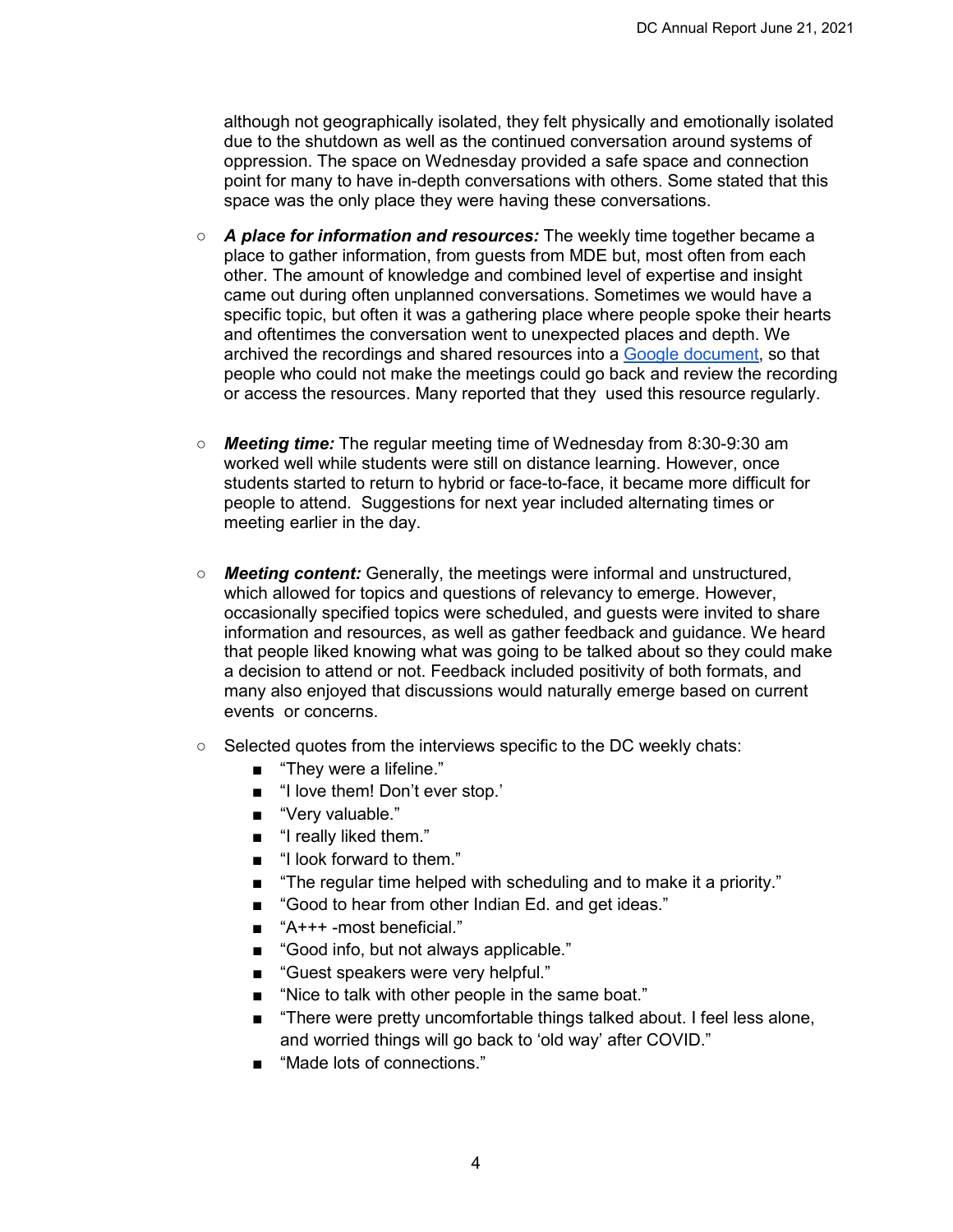*DC Community Connections: Frequent MDE specialists joined the weekly Zoom calls to share information and resources and to receive guidance from tribal communities' members.*

For example, Cat Tamminga, Part C Coordinator, joined regularly and spent significant amounts of time to provide updates on various ARP funding and to seek input on the best use of these monies. With intentionality, Cat gathered ideas from parents, caregivers, and tribal community members to be an advocate for designing a meaningful plan for allocation and distribution based on the voices of those who will be most impacted.

Another example of community connection comes from Roberto Reyes, MDE McKinney-Vento coordinator, a regular visitor to the Wednesday weekly Zooms. This year he secured a donation from the national Feed the Children organization, specifically intended to support Indigenous students and tribal communities in rural Minnesota. The items flagged for donation were 400 backpacks filled with school and personal supplies, and 2 pallets of books (assorted Marvel and Disney books), with the goal to get them out to Indigenous students who qualify for McKinney-Vento. The DC community put their heads together and as a result of this brainstorming, a delivery location was identified as a holding space, as well as a distribution plan to get these items out to school districts throughout northern Minnesota.

## <span id="page-4-1"></span><span id="page-4-0"></span>*DC Professional Development*

*DC Fall Kick-Off (Virtual):* In the fall, we held a virtual kick off for our partner districts. New and returning districts were invited, as the virtual format allowed for greater capacity. The format of the kick-off was bookend gatherings, with an opportunity to complete one (or both) of two online classes in the two weeks between. We had a full agenda, and 97 attendees.

#### **Dream Catcher Virtual Fall Kickoff**

**Sept. 29 1:00 pm - 4:00 pm** 

**Dream Catcher Kickoff: Part 1**

 **Session will be held live on Zoom.**

In this opening session, participants will receive:

- foundational understanding of the what and why behind the Dream Catcher project,
- an overview of issues of bias and disproportionality in special education, and
- participate in small group activities that explore differing perceptions, communication gaps caused by racial differences, and differences in professional training and background.

**Sept. 30 – Oct. 12**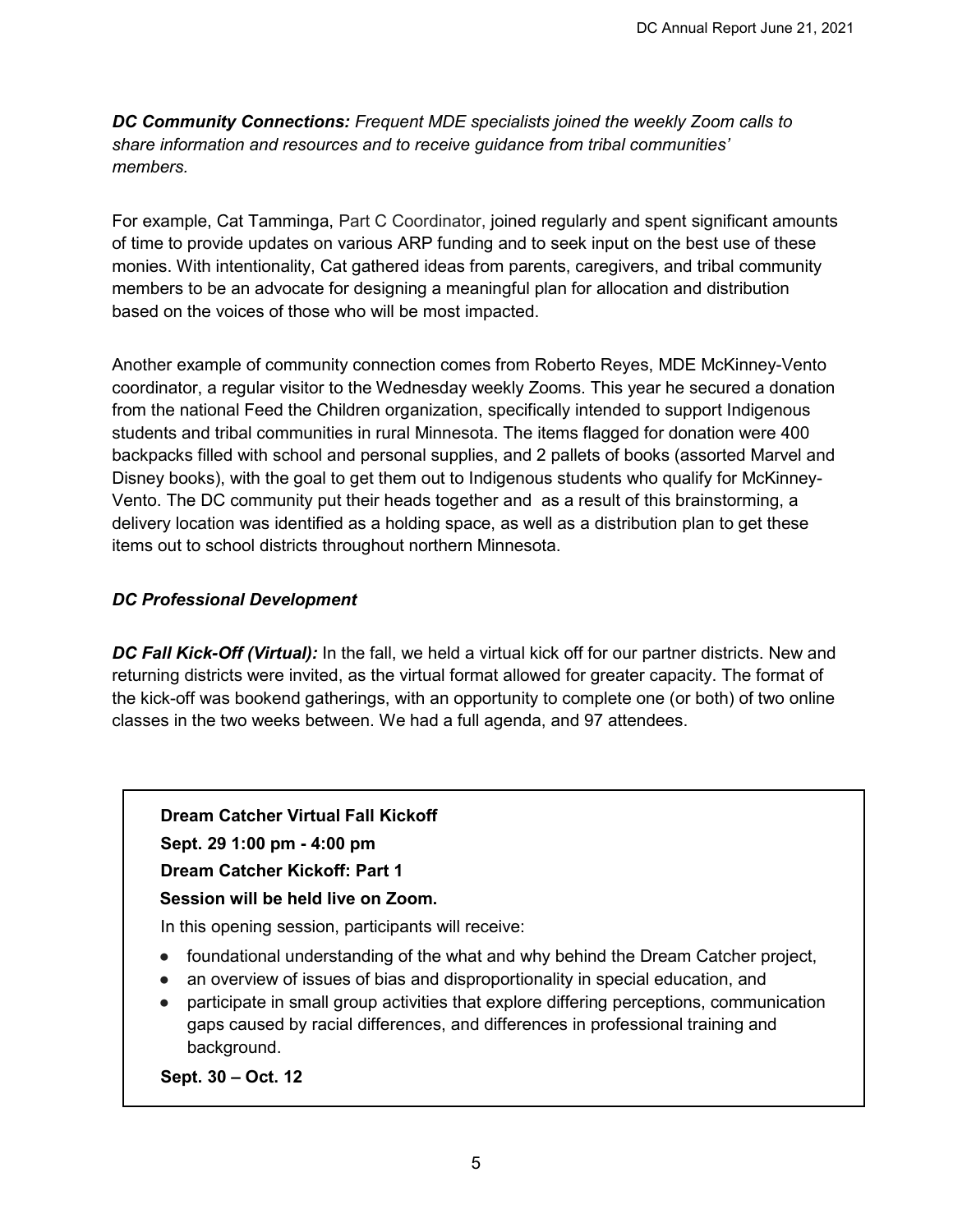All team members are required to participate in one of the two self-paced, online courses listed below. Each course is approximately 4 hours in length:

- 1. Dream Catcher Observation Training Essentials
- 2. Dream Catcher Promoting Fair Evaluations Essentials

#### **Oct. 13 1:00 pm - 4:00 pm**

#### **Dream Catcher Kickoff: Part 2**

### **Session will be held live on Zoom.**

In this closing session, teams will:

- review information from self-paced modules
- explore how Dream Catcher will be individualized to your local context,
- set goals for the coming year,
- learn about data and evaluation for the program;
- go over details of the staff development and other supports that will be offered through the year.

<span id="page-5-0"></span>*DC Online courses*: This year we created two online courses to present information that we typically present at the kick-off. Participants in the kickoff chose one (or both) of the courses to complete during the two-weeks between the kickoff dates. The feedback on the course content was good, and we will continue to use these courses in the future for basic-level training in nonbiased observation and fair evaluation.

- *DC Observations Essentials Course:* created and proctored by Donna and Govinda, this course is self-paced and designed to take about four hours to complete. The course covers the foundations of unbiased observation, as well as foundational special education law. Thirty-nine participants registered for the class, with 31 completing the course to date. The majority of people (82%) who completed the DC Observations Essential class conducted at least one observation. This is a great outcome, especially since many reported fewer evaluations this year. We will continue to offer this class next year, even if we return to a fully face-to-face kick off; many reported that they liked the self-paced structure, as well as the online format.
- *DC Promoting Fair Evaluations Essentials:* created and proctored by Don Stovall, this course is self-paced and designed to take about six hours to complete. The goal of this course and fair assessments is to promote the appropriate use of screening, assessment, and evaluation practices that are fair for American Indian students, African American students, Black students, and students from under-represented populations.<br>Forty-three participants registered for this course, with 13 fully completing the course to date.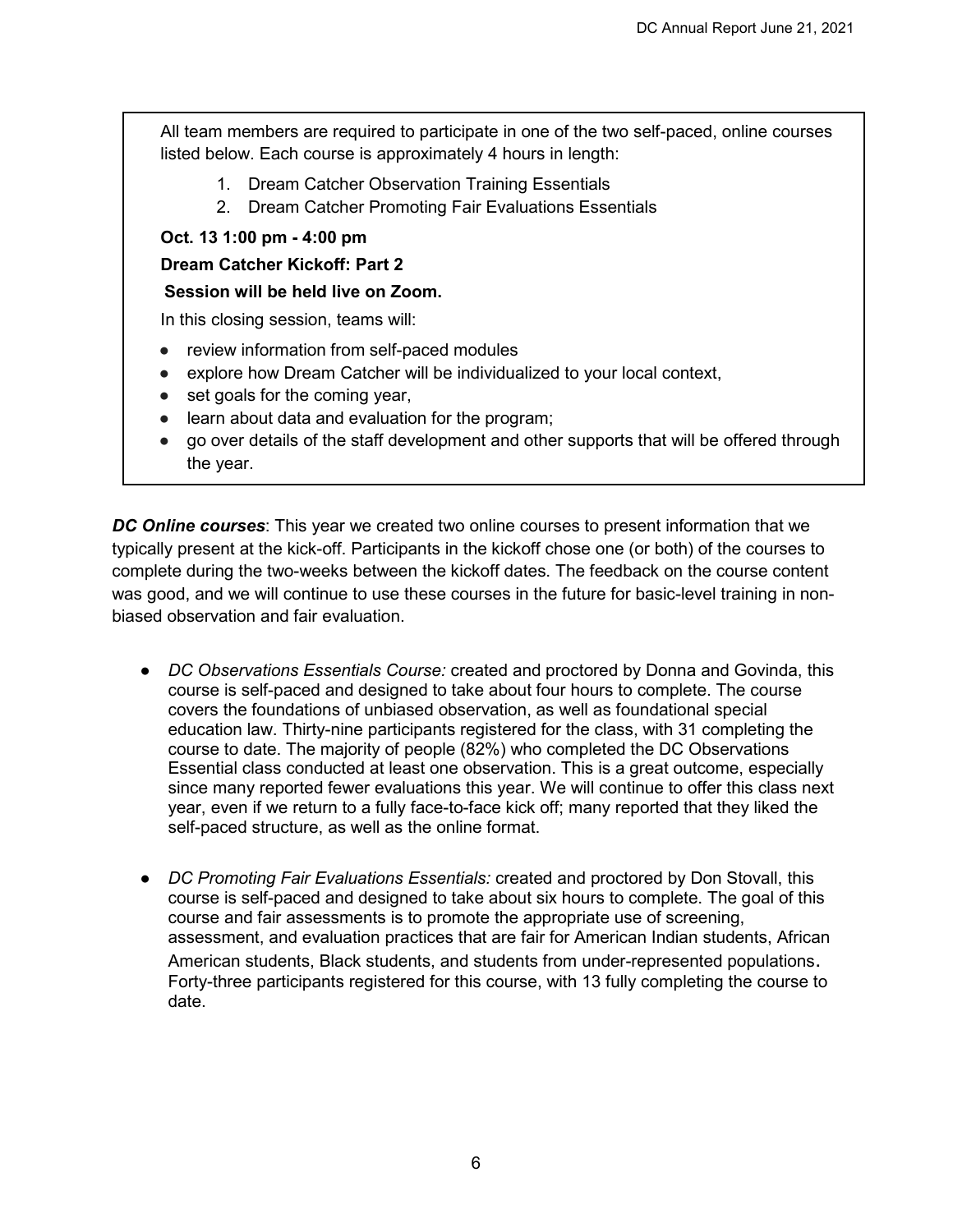<span id="page-6-0"></span>**Professional Development Workshops:** Face-to face professional development for our partner districts was largely restricted again this year. However, we were able to conduct several virtual workshops during the year, as well as several face-to-face workshops as statewide restrictions were eased.

## <span id="page-6-1"></span>**DC Ongoing Support**

Project consultants continued to provide virtual support to individuals and teams as they moved forward in implementation and annual goals. In a typical year, each Dream Catcher School begins implementation at a different point, and establishes annual goals based on the local context. There are four phases of implementation to the Dream Catcher Project; each phase of implementation may have multiple layers for a district to fully achieve. However, many districts revised their previous DC goals and a large portion of the needed support this year came through the weekly DC Zoom chats. Oftentimes, issues of concern or policy were brought to the Wednesday meetings, and ideas and suggestions were shared.

Partner districts, both new and returning, typically participate in regular Zoom team meetings throughout the year. This year, those numbers were reduced, however there were several district teams that we met with regularly.

We offered monthly webinars on a variety of topics during our regular Wednesday meeting time, typically on the first Wednesday of the month. All webinars are recorded for those unable to attend live, and many reported that if they were unable to attend or if it was a topic of interest they would go back to view the recording and sometimes share with other colleagues.

#### <span id="page-6-2"></span>**Dream Catcher Virtual Winter Storytelling Gathering**

DC Winter Storytelling Gathering: In January of 2021, the second annual Winter Storytelling event, was held over the course of two half day virtual events. There were 109 participants registered for the two half-day virtual Winter Storytelling Gathering. Tuesday, January 12 from 12:30 to 4:15 was the first half day session. The opening whole group session included a welcome from Elizabeth Watkins and a traditional welcome from Fond du Lac Tribal Elder, Ricky Defoe. The Keynotes were Dr. Thomas Peacock and Betsy Albert Peacock on the use of traditional stories in helping educators and students make sense of their own reality. Then Babette Sandman and Govinda Budrow shared an original story called *The Lullaby of Homelessness* to connect struggles and the hidden resilience. Participants then had choices during two rounds of breakout sessions. The breakout sessions are as follows: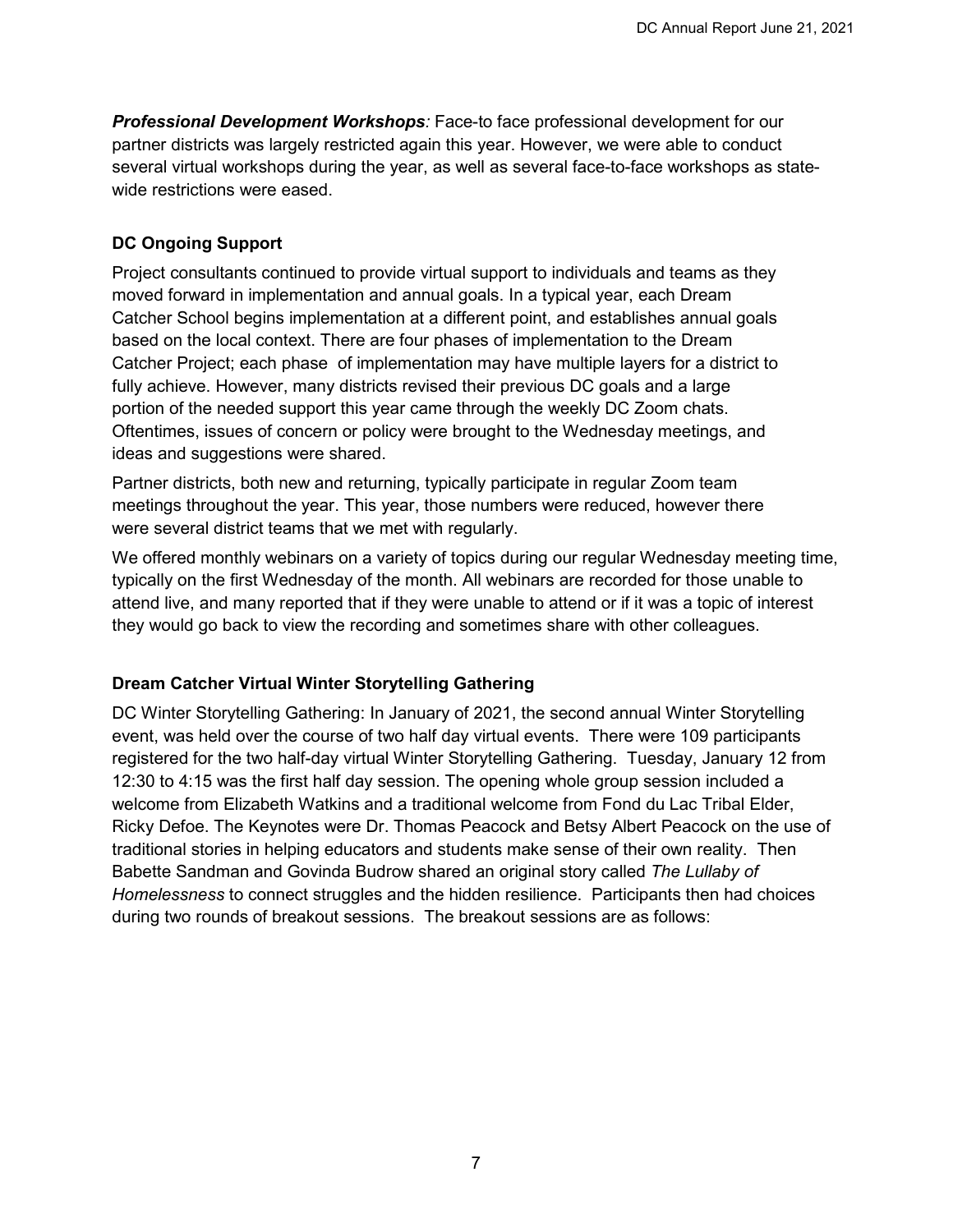| <b>Breakout</b><br><b>Session</b><br>Round #1<br>$2:00 - 3:00$ | <b>Empowering</b><br>Young Men of<br>Color-<br><b>Marvin Sims</b>                                                                      | The STRIPES program (Students Together Respecting the<br>Importance and Purpose of Education in Schools) is a mentoring<br>program that empowers students to use education as a pathway to<br>accomplish their dreams. The session will begin with an overview of<br>the program, and offer specifics about how the program is<br>organized, activities and events, and evaluation of the STRIPES<br>program. Suggestions on how schools can implement similar<br>programming will be offered.                                                                                                                                                                                                                                                                                                                                                                                                                                                                                                                                                                        |
|----------------------------------------------------------------|----------------------------------------------------------------------------------------------------------------------------------------|-----------------------------------------------------------------------------------------------------------------------------------------------------------------------------------------------------------------------------------------------------------------------------------------------------------------------------------------------------------------------------------------------------------------------------------------------------------------------------------------------------------------------------------------------------------------------------------------------------------------------------------------------------------------------------------------------------------------------------------------------------------------------------------------------------------------------------------------------------------------------------------------------------------------------------------------------------------------------------------------------------------------------------------------------------------------------|
| $2:00 - 3:00$                                                  | <b>Healing</b><br>generations<br>through<br>storytelling<br>- Tara Perron                                                              | Storytelling is a form of sacred wisdom, generational healing, and<br>ignites the imagination at any stage in life. When we continue<br>passing on our culture and honoring storytelling, we reunite with our<br>ancestors. We have the power to push unconditional love and<br>healing into the future.                                                                                                                                                                                                                                                                                                                                                                                                                                                                                                                                                                                                                                                                                                                                                              |
| $2:00 - 3:00$                                                  | <b>Becoming an</b><br><b>Unapologetic</b><br><b>Advocate for</b><br><b>Black</b><br><b>Students: A</b><br>Snapshot -<br>Michael Walker | Becoming an Unapologetic Advocate for Black Students is a<br>professional development institute presented by Critical<br>Questioning Consulting. The series invites participants to look in<br>the mirror, rather than look out the window. The purpose of our<br>cooperative learning sessions are two-fold: 1) to call to light real<br>and pervasive issues within our educational system, and 2) to focus<br>on introspection and deciphering the role we each play in upholding<br>systemic racism within our educational system. The journey will be<br>focused on individual and personal growth, which will in turn impact<br>the bigger system. We will dig deep into our individual beliefs and<br>push for adaptive and deep change. We use the theoretical frames<br>of Critical Race Theory, School Culture for Black Students and<br>Culturally Responsive School Leadership to guide our work. This<br>presentation will be a snapshot of that series and if you are<br>interested in the full series, email me at<br>Michael@criticalquestioning.org. |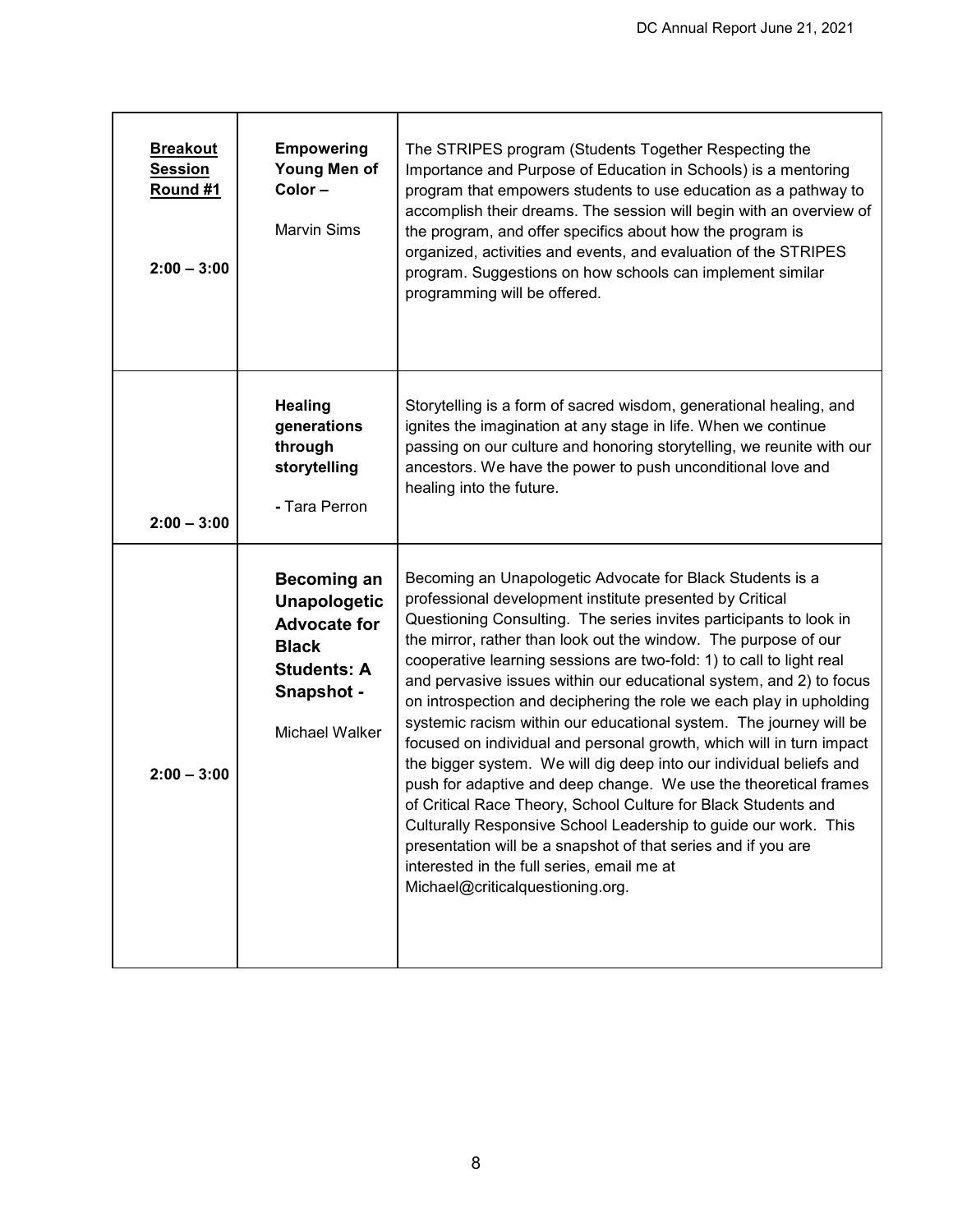| <b>Breakout</b><br><b>Session</b><br>Round #2<br>$3:15 - 4:15$ | <b>Sharing our</b><br><b>Stories: Dream</b><br>Catcher<br>discussion<br>group                                                                                                                                   | This session will present a montage of stories in pictures, words<br>and video clips from Dream Catcher partners and students,<br>followed by an open time for conversation.                                                             |
|----------------------------------------------------------------|-----------------------------------------------------------------------------------------------------------------------------------------------------------------------------------------------------------------|------------------------------------------------------------------------------------------------------------------------------------------------------------------------------------------------------------------------------------------|
| $3:15 - 4:15$                                                  | The Journey of<br><b>Returning to</b><br><b>Ourselves:</b><br>Weaving<br>Indigenous<br><b>Historical</b><br><b>Trauma, ACEs</b><br>and the<br>Importance of<br><b>Building</b><br>Resilience-<br>Susan Beaulieu | In this session, participants will be taken on a personal journey of<br>understanding the impact of ACEs and historical trauma as an<br>Indigenous woman, to healing and building resilience through<br>reconnection to self and others. |
|                                                                | Resilience -<br>Roxanne<br><b>DeLille</b>                                                                                                                                                                       | This workshop encourages us to be reality attentive, strength<br>focused, self-determined, and culture and value centered as we<br>explore the gifts of our own resilience.                                                              |
| $3:15 - 4:15$                                                  |                                                                                                                                                                                                                 |                                                                                                                                                                                                                                          |

On Tuesday, January 19th from 12:30pm to 4:15pm was the second session. That day started with breakout sessions with the following choices.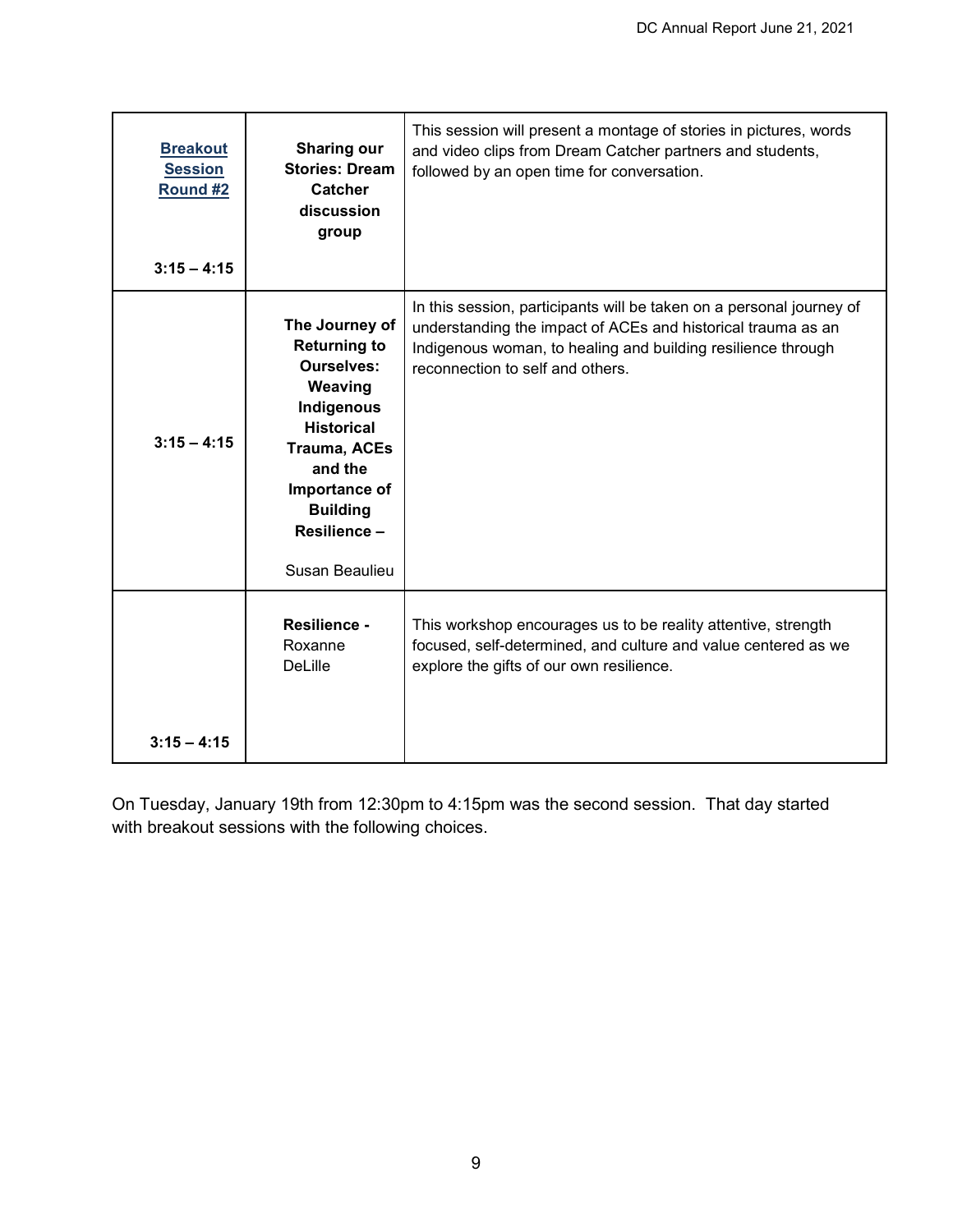| <b>Breakout</b><br><b>Session</b><br>Round #3<br>$12:30 -$<br>1:30 | <b>Becoming an</b><br><b>Unapologetic</b><br><b>Advocate for</b><br><b>Black</b><br><b>Students: A</b><br>Snapshot -<br>Michael Walker                                                             | Becoming an Unapologetic Advocate for Black Students is a<br>professional development institute presented by Critical<br>Questioning Consulting. The series invites participants to look in<br>the mirror, rather than look out the window. The purpose of our<br>cooperative learning sessions are two-fold: 1) to call to light real<br>and pervasive issues within our educational system, and 2) to<br>focus on introspection and deciphering the role we each play in<br>upholding systemic racism within our educational system. The<br>journey will be focused on individual and personal growth, which<br>will in turn impact the bigger system. We will dig deep into our<br>individual beliefs and push for adaptive and deep change. We use<br>the theoretical frames of Critical Race Theory, School Culture for<br>Black Students and Culturally Responsive School Leadership to<br>guide our work. This presentation will be a snapshot of that series<br>and if you are interested in full series, email me at<br>Michael@criticalquestioning.org. |
|--------------------------------------------------------------------|----------------------------------------------------------------------------------------------------------------------------------------------------------------------------------------------------|-------------------------------------------------------------------------------------------------------------------------------------------------------------------------------------------------------------------------------------------------------------------------------------------------------------------------------------------------------------------------------------------------------------------------------------------------------------------------------------------------------------------------------------------------------------------------------------------------------------------------------------------------------------------------------------------------------------------------------------------------------------------------------------------------------------------------------------------------------------------------------------------------------------------------------------------------------------------------------------------------------------------------------------------------------------------|
| $12:30 -$<br>1:30                                                  | Panel<br><b>Discussion:</b><br><b>Positive</b><br><b>Behavior</b><br><b>Strategies and</b><br><b>Ways to Fund</b><br><b>Them</b><br>- Facilitated by<br>Dan Torrez,<br><b>MDE</b>                  | In this session, a panel of school staff will share their stories of<br>successful behavior intervention strategies they've used to support<br>American Indian students. This session will not only highlight<br>success stories from around the state, but also provide each<br>attendee with critical knowledge of a specific state funding source<br>that can be leveraged to implement these strategies within your<br>district.                                                                                                                                                                                                                                                                                                                                                                                                                                                                                                                                                                                                                              |
| $12:30 -$<br>1:30                                                  | The Journey<br>of Returning<br>to Ourselves:<br>Weaving<br>Indigenous<br><b>Historical</b><br><b>Trauma, ACEs</b><br>and the<br>Importance of<br><b>Building</b><br>Resilience -<br>Susan Beaulieu | In this session, participants will be taken on a personal journey of<br>understanding the impact of ACEs and historical trauma as an<br>Indigenous woman, to healing and building resilience through<br>reconnection to self and others.                                                                                                                                                                                                                                                                                                                                                                                                                                                                                                                                                                                                                                                                                                                                                                                                                          |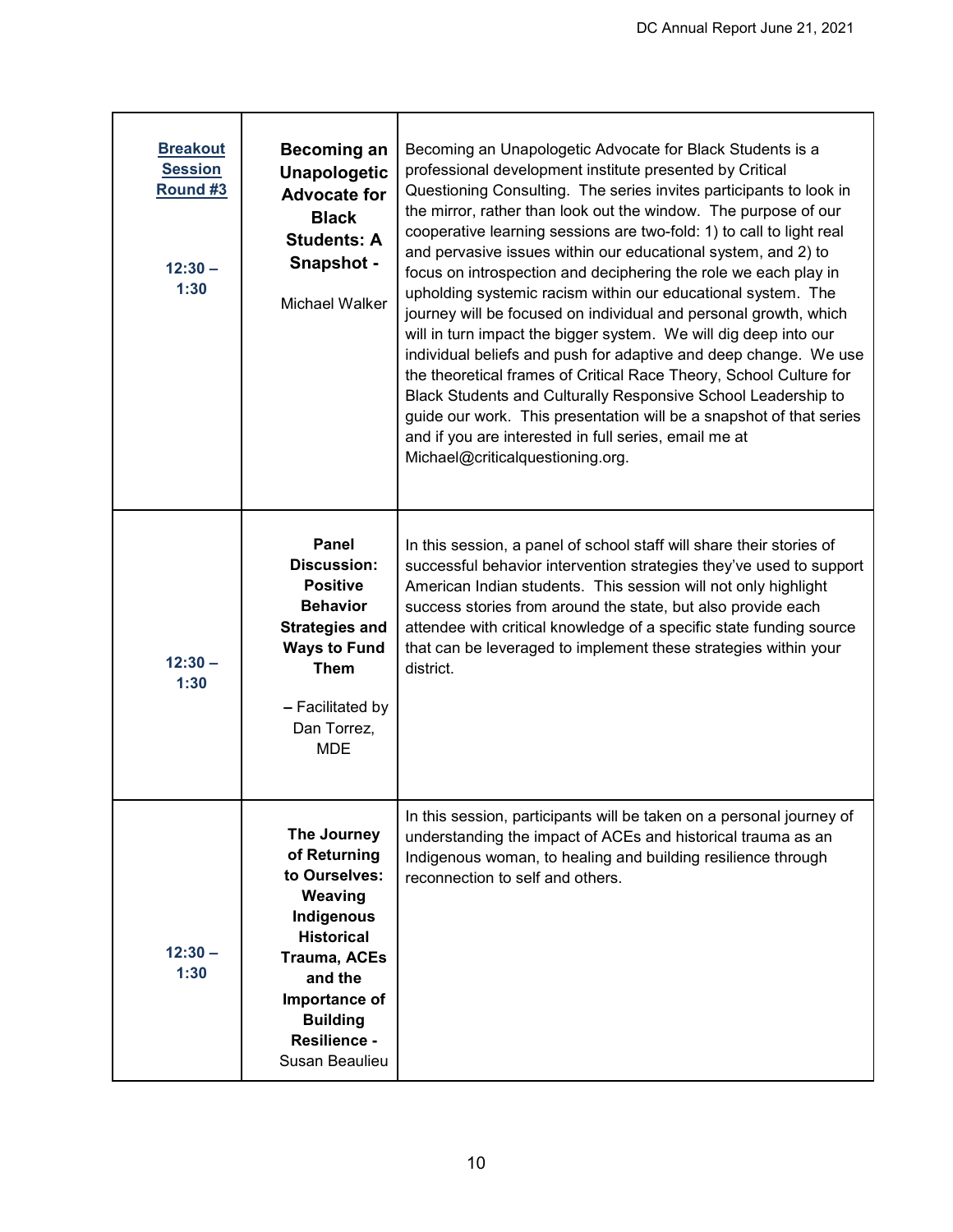| <b>Breakout</b><br><b>Session</b><br>Round #4<br>$1:45 - 2:45$ | Life-mapping<br>in a virtual<br>context –<br><b>Betsy Albert</b><br>Peacock | A life map tracks your journey through life and marks out<br>important events along the way, significant events teach you<br>something about life. Learning to do this will help you work with<br>your students with disabilities, by doing life maps you learn more<br>about them, what makes them happy, sad, etc. Life maps help to<br>set future goals by looking at what has happened in your past.                                                                                       |
|----------------------------------------------------------------|-----------------------------------------------------------------------------|------------------------------------------------------------------------------------------------------------------------------------------------------------------------------------------------------------------------------------------------------------------------------------------------------------------------------------------------------------------------------------------------------------------------------------------------------------------------------------------------|
| $1:45 - 2:45$                                                  | <b>Empowering</b><br>Young Men of<br>$Color -$<br>Marvin Sims               | The STRIPES program (Students Together Respecting the<br>Importance and Purpose of Education in Schools) is a mentoring<br>program that empowers students to use education as a pathway<br>to accomplish their dreams. The session will begin with an<br>overview of the program, and offer specifics about how the<br>program is organized, activities and events, and evaluation of the<br>STRIPES program. Suggestions on how schools can implement<br>similar programming will be offered. |
| $1:45 - 2:45$                                                  | Healing<br>generations<br>through<br>storytelling<br>- Tara Perron          | Storytelling is a form of sacred wisdom, generational healing, and<br>ignites the imagination at any stage in life. When we continue<br>passing on our culture and honoring storytelling, we reunite with<br>our ancestors. We have the power to push unconditional love<br>and healing into the future.                                                                                                                                                                                       |

The day ended with a final large group session with a hip-hop performance, another form of storytelling, by Reuben Kitto Stately. Then the large group session was closed with a circle reflecting on learning and experiences with Dr. Thomas Peacock and Betsy Albert Peacock. Please see **Appendix** for the presenter biographies.

A follow-up survey was sent out to participants for the two half-day virtual storytelling event and 40 participants offered feedback. The participants were asked the connection between their work and development in these sessions. Please see [DC Winter Storytelling Gathering Survey](https://drive.google.com/file/d/1ANSRsjsHXsWgwEEMmd7mAw3czjjx83eM/view?usp=sharing)  [Results](https://drive.google.com/file/d/1ANSRsjsHXsWgwEEMmd7mAw3czjjx83eM/view?usp=sharing) for a full report.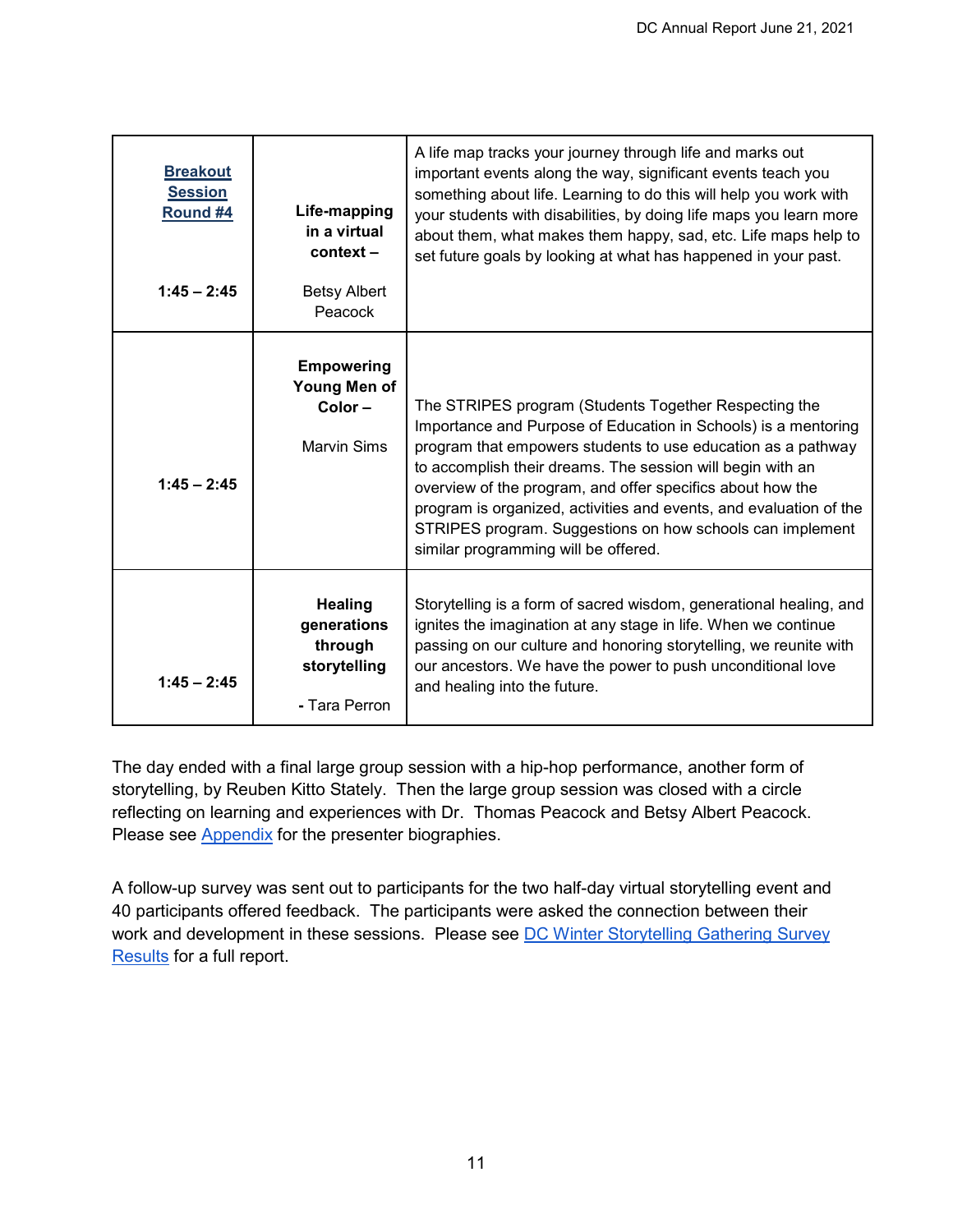## <span id="page-11-0"></span>**African American and Black Expansion Pilot Year**

This year was the first official pilot year for expansion of the project to serve the African American and Black communities. Since the early years of the project, schools had been naturally expanding into the African American and Black student population and this year began the official efforts. Demond Johnson was hired as a consultant to the project. Demond is an African American man who has worked several years as a special education teacher in a charter school. He worked with the other project consultants to develop the kickoff training materials and training duties during the kickoff session in the beginning of the school year. He also joined in training and consulting with the districts that were intentionally implementing the Dream Catcher model with their African American and Black students. There were four districts that were implementing with their African American and Black student populations, Osseo, North St. Paul, Robbinsdale and Duluth Edison Charter Schools.

We know that the model is applicable to other populations of students that are underrepresented in the teaching force. However, the movement in the pilot project this year uncovered that there may be differences in aspects of who can serve as a liaison effectively when considering the African American and Black communities. In the Indigenous communities, although there are inherent differences from tribe to tribe, family to family and from urban to reservation communities, there is a shared historical and foundational experience that resonates through all of that difference. Liaisons from other tribes, families or communities have been very effective working with Indigenous families. There is a question that remains at the end of this pilot year: Is it possible for that same resonation of liaisons working between families and students that have immigrant or refugee roots compared to enslavement roots in the United States? The reflection from the consultants and the pilot schools seems to indicate that this may be a barrier that needs to be explored more fully as to how to address the needs of teams and most importantly students in schools.

#### <span id="page-11-1"></span>**DC Evaluation**

#### <span id="page-11-2"></span>*DC Partner District End-of-Year Reviews*

Typically, we do several surveys over the course of the year to evaluate the project and our partner district's annual progress. However, this year, given the unique and historical challenges to the work of schools, we decided that a qualitative format would better capture the successes and challenges of school partners. This spring, we conducted end-of-the year reviews via zoom with many of our partner school district teams and individuals. We invited all partner districts to schedule a 30-minute virtual call for an end-of-the-year review. After an initial round of interviews, we sent a second reminder.

A theme that came out this year, perhaps even more than previous years, was the level of support and connection that was needed and received through the Dream Catcher community. Some of the more memorable quotes from the interviews that show this feeling include:

- Dream Catcher makes me more vigilant."
- "This project has brought the team together to ask questions and figure it out."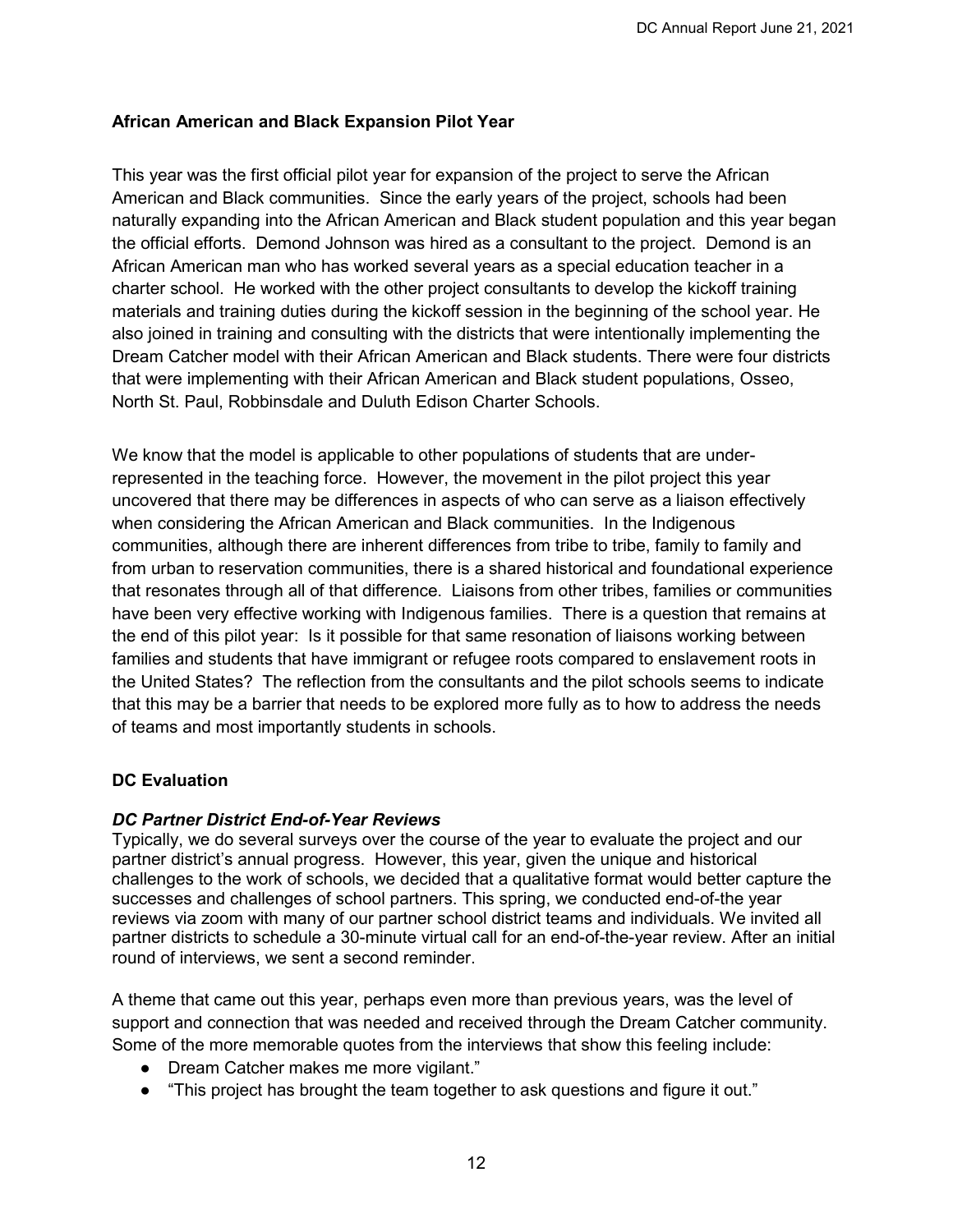- "It's giving people courage and validation."
- "I feel like someone has my back."
- "I am coming back next year largely because of DC. I need to follow through with the system's change. It is my calling" (quote from a school psychologist)

*Results:* Twenty districts participated in a call, with a total of 86 participants. We started each call with a poll that participants took individually, and then discussed the responses as a group to gain insight into responses and contributing factors. The poll asked them to compare level of involvement on several factors for this year as compared to a "typical" school year (pre-COVID): contact with students, contact with families/caregivers, contact with the intervention team, contact with the special education evaluation, cultural liaisons consult on teams for intervention, cultural liaisons consult on teams for assessment. We also asked if they had completed the online DC Observation Essential Class and conducted observations, the learning model the district had experienced this school year, gathered feedback on the DC Weekly chats, and their plans for next fall.

| <b>POLL Questions</b>                                                                | <b>ALOT</b><br><b>LESS</b> | <b>LESS</b> | <b>ABOUT THE</b><br><b>SAME</b> | <b>MORE</b> | A LOT<br><b>MORE</b> |
|--------------------------------------------------------------------------------------|----------------------------|-------------|---------------------------------|-------------|----------------------|
| contact with students                                                                | 32.79%                     | 26.23%      | 27.87%                          | 3.28%       | 3.28%                |
| contact with families/caregivers                                                     | 8.33%                      | 18.33%      | 20.00%                          | 25.00%      | 25.00%               |
| contact with the intervention team                                                   | 8.96%                      | 16.42%      | 34.33%                          | 10.45%      | 20.90%               |
| contact with the special education<br>evaluation                                     | 3.17%                      | 20.63%      | 38.10%                          | 12.70%      | 19.05%               |
| cultural liaisons consult on teams for<br>intervention                               | 10.00%                     | 8.33%       | 40.00%                          | 16.67%      | 18.33%               |
| cultural liaisons consult on teams<br>for assessment.                                | 5.36%                      | 14.29%      | 42.86%                          | 17.86%      | 12.50%               |
| DC Observations Essential class: 17 of the interview participants took the class; 14 |                            |             |                                 |             |                      |

conducted observation (82%)

# *Highlights:*

- Student contact for 59% of the participants was "less" or "a lot less", and about 28% responded about the same. This was largely due to distance or hybrid learning all or part of the year, as well as reduced school days even when returning to face-to-face learning.
- Family/caregiver contact increased for 50% of the participants. This increase was due to increased use of technology to initiate and maintain contact, as well as informal interactions (ie: chatting when connecting with students during distance learning, dropping off materials at a home, or increased comfort levels in the use of texting or social media to communicate). Many reported that this was a positive outcome and they will likely continue these forms of connecting going into next year.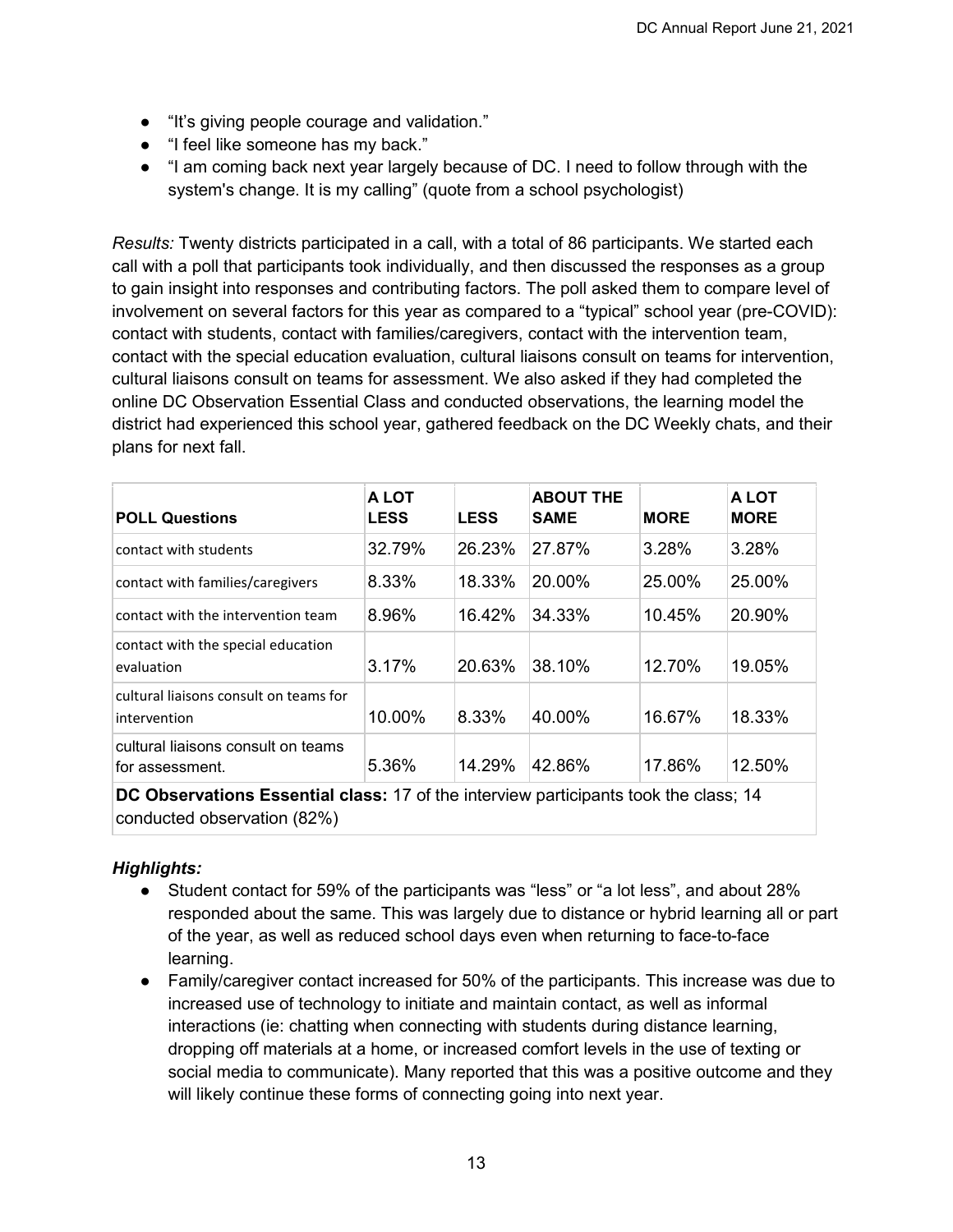- The majority of participants reported about the same levels of involvement in intervention and evaluations as in prior years (pre-COVID shutdown) but reported a variety of reasons. For example, during last spring, 2020 many evaluations were put on hold, leading to a backlog of both initial and re-evaluations in the fall. Many also reported that, given the inconsistent education of this school year, a focus on intervention instead of moving forward with an evaluation was a better course of action.
- Some reported an increase in student contact because they were called into duties that were not typically part of their workloads. For example, some Indian Education coordinators were much more involved with students and families than in prior years.
- The majority of people (82%) who completed the DC Observations Essential class conducted at least one observation. This is a great outcome, especially since many reported fewer evaluations this year. We will continue to offer this class next year, even if we return to a fully face-to-face kick off; many reported that they liked the self-paced structure, as well as the online format.

## <span id="page-13-0"></span>**DC Data Collection**

This year schools were asked to submit the student data based on the students that they had contact with this year through the implementation of the Dream Catcher project. The implementation was going to look different as indicated in the site interviews but evaluations and Child Find were still occurring, so it was important to note the impact of the process during COVID on students.

#### *Dream Catcher (DC) Data Collection*

*Student Reports based on 55 reported students:* 

- *50 American Indian*
- *1 African American*
- *2 American Indian and White*
- *1 American Indian and Black*
- *1 Black and White*

**DC Data Collection Student Reports**: At the end of each school year, DC team members are asked to have at least five behavior observations conducted by the IHSL or cultural staff**.** Each team or individual team member(s) submits a Data Collection sheet for each student that they were involved with as a DC team member. This year, these Data Collection sheets held some limitations in accurately capturing the unique circumstances in schools, relationships, and interventions due to the ongoing COVID upheaval of "normal" school functioning. However, teams were still asked to report as fully as possible, with the understanding that some data may be incomplete or additional data may need to be shared with us. This year, 55 data points were submitted from nine DC districts. Some districts have multiple sites. This year's data collection was considerably less representative of the member districts due to the struggles of COVID. Due to the smaller representation and incomplete data, it was decided to not complete the full comparative analysis that has been completed in past years in all areas of reporting. However, we have included some highlights from the data that was collected.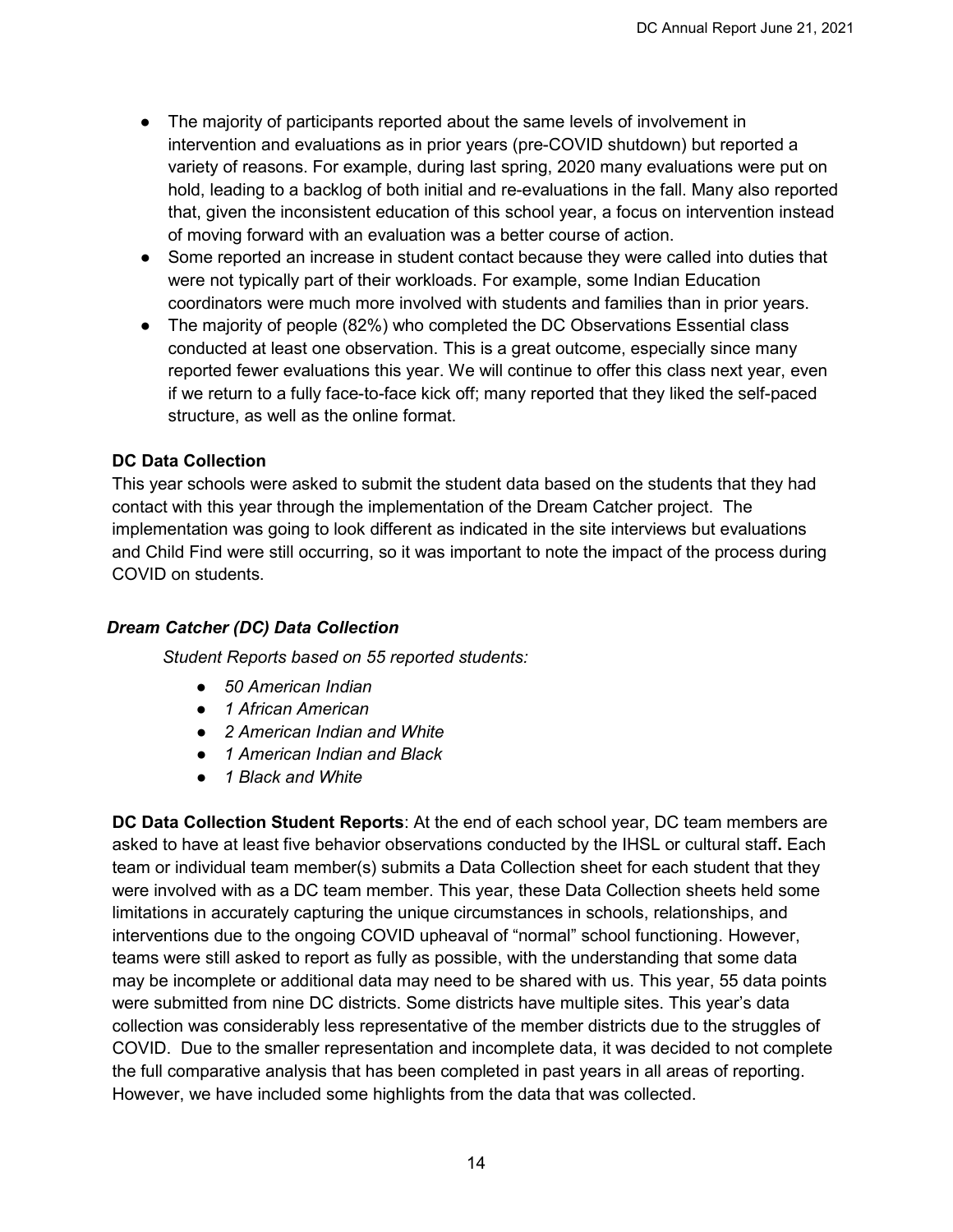**DC Framework:** DC work calls for an understanding of the complexities and interactions of factors when there is a student concern. When a student is struggling, it is rarely the result of one factor in isolation nor can it be simplified to a uni-dimensional characteristic. Behavior is a form of communication, and DC partners need to decipher what is the message and whether it is rooted in a difference, a disability or a disadvantage.

*Is the concern primarily academic, social, adjustment, or behavioral?* 

● 69% of respondents cited a singular cause of concern as compared to 64% in 2020, 39% in 2019, and 62% in 2018.

● 29% of respondents cited "behavior" as a singular cause of concern as compared to 43% in 2020, 12% in 2019, and 42% in 2018.

● 30% responded with multiple causes of concern compared to 36% in 2020, 61% in 2019, and 38% in 2018.

Percentage for the singular concerns noted were calculated against the total number of singular concerns

| Single Concern<br>Noted | 2021 | 2020 | 2019 | 2018 |
|-------------------------|------|------|------|------|
| Academic                | 52%  | 45%  | 65%  | 31%  |
| Social                  | 2%   | 6%   | 3%   |      |
| Adjustment              | 2%   | 6%   | 0    | 4%   |
| <b>Behavior</b>         | 42%  | 43%  | 30%  | 65%  |

#### **Other Interventions Used:**

- Token economy X2
- Niigan-culture based after-school programming
- Behavior Point Charts X2
- Tutoring Support
- Homeschool Liaison support X5
- Transportation when bus was missed
- Liaison suggested nature incorporated mathematics
- Referral to mental health  $X<sub>2</sub>$
- Check and Connect mentor
- AmeriCorps
- Title 1
- Reading Interventions X2
- Sensory break
- Positive Interventions and Supports
- Modified schedule

# **Disadvantage is not Necessarily Disability** 2020-2021 School Year

38/55 (69% noted "other concerns"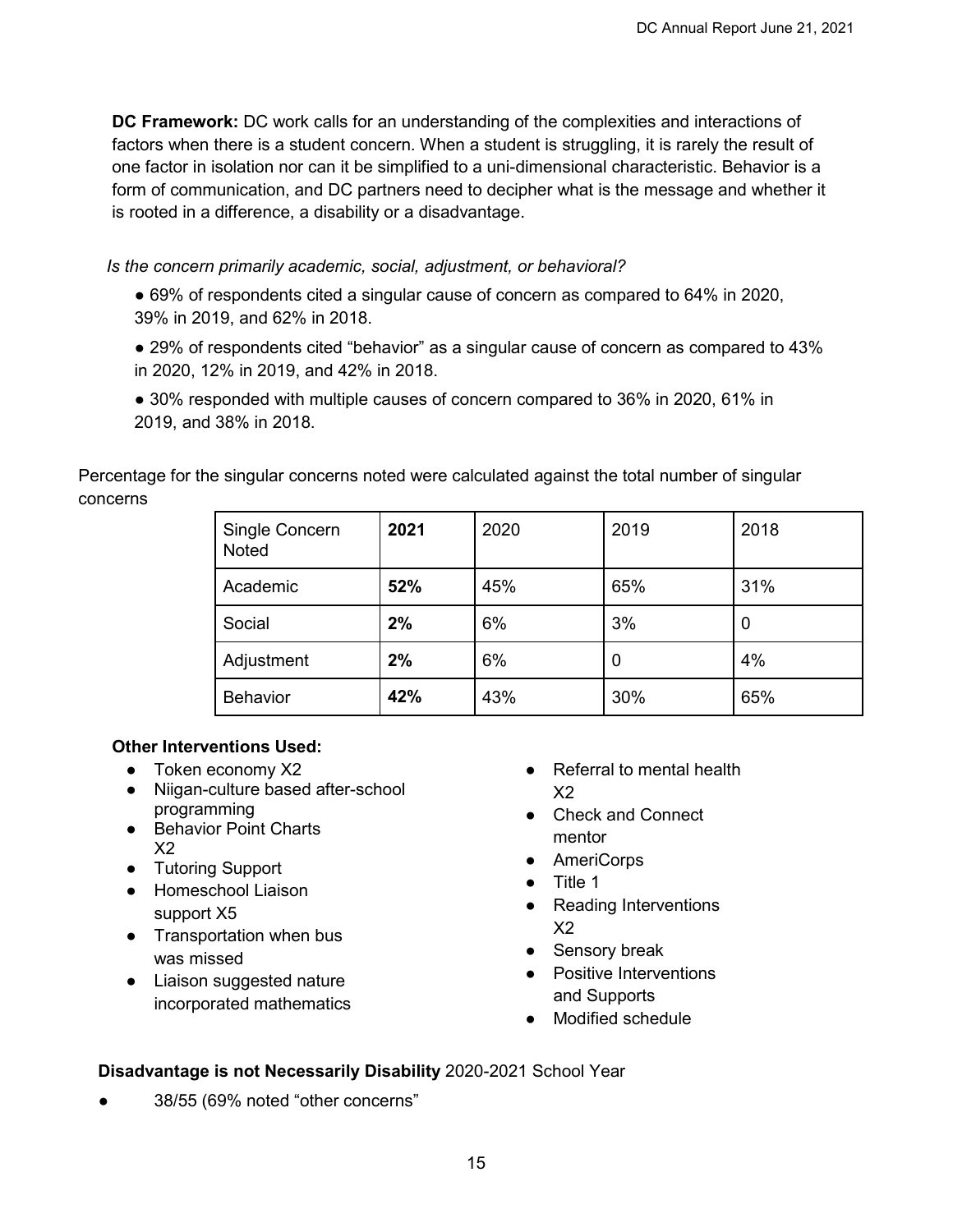● 60/104 (58%) noted "other concerns" in 2019 to 2020

Consistent across four years of data, other concerns were noted for nearly 60% or above of the students referred and involved with Dream Catchers. This seems to indicate a greater awareness of the significant "other concerns" going on in the lives of students who are struggling in one or more areas of the school experience, Subsequentially, it is hoped, this awareness will impact how teams make decisions on whether the other factors would constitute primary exclusionary factors that were adequately considered with the Dream Catcher approach.

## **Other Considerations for the Students:**

- **Attendance/Truancy X7**
- **PovertyX6**
- **Family Changes X8**
- Extreme Progress in the last year
- Fearful of new situations
- **History of trauma X2**
- Frequent moves
- **Foster home placement X4**
- Working on getting a job
- Death of a parent
- Behavior changes after COVID
- Dealing with parents failing health
- Family Tension
- Depression
- Student alone a lot
- **Adjustment/recent transition X2**
- **New school/Multiple schools X4**
- Distance Learning
- Anxiety
- Father returned after 8 years of incarceration
- Strained relationship with mom, lives with grandparents
- Mother in treatment
- Takes care of vounger siblings
- Lives with grandpa
- Moved to ALC
- Stressful home life
- Behavior issues
- Running away
- Vaping
- Stealing
- Parents separating
- **Aggression X2**
- Moved from out of state
- **New Baby X2**
- **No medical provider X2**
- **Academics X2**
- Multiple siblings
- History of homelessness
- Single parent
- Processing
- <span id="page-15-0"></span>● Transfer between in district schools

# **Appendix DC Winter Storytelling Gathering: PRESENTER BIOGRAPHIES**

Thomas Peacock has authored or co-authored The Forever Story, Collected Wisdom, Ojibwe We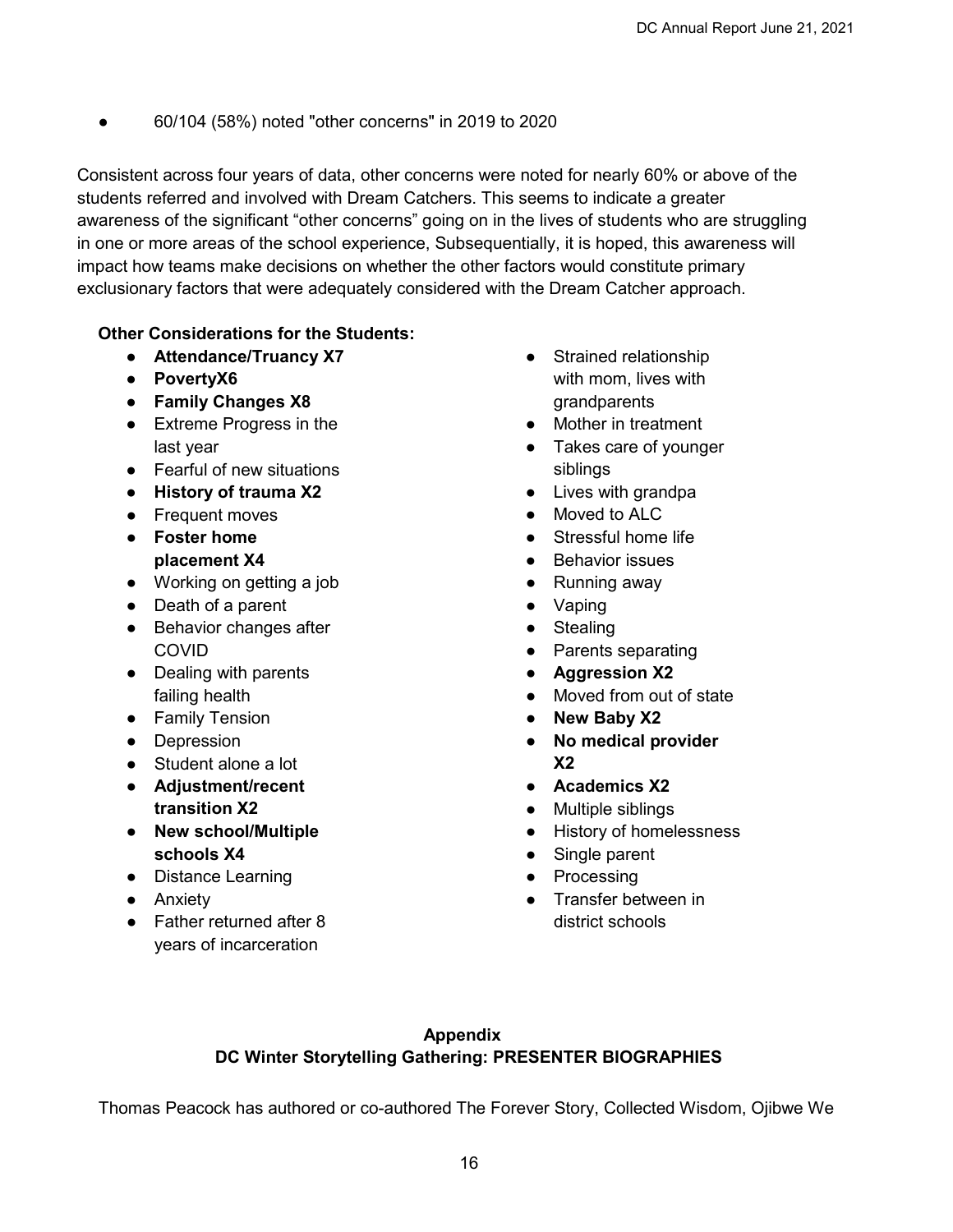Look in All Directions, The Good Path, The Seventh Generation, The Four Hills of Life, To Be Free, The Tao of Nookomis, Beginnings: The Homeward Journey of Donovan Manypenny, The Forever Sky and The Dancers. His latest book, The Wolf's Trail, will be released in May 2020. He is currently working on two additional books, In the Creator's Eyes, with Govinda Budrow, and The Place of Beginnings and Endings, a book of fiction that tells the story of the Eddie Bainbridge character in several of his other works of fiction. Ojibwe and The Good Path were Minnesota Book Award winners. The Seventh Generation was multicultural children's book of the year (American Association of Multicultural Education). The Forever Sky received a (April 2019) prestigious New York Kirkus starred review. He received his master's and doctoral degrees from Harvard University. A former teacher, principal, superintendent and university professor, he is coowner and publisher of Black Bears and Blueberries Publishing, specializing in Native children's books. He is a member of the Fond du Lac Band of Lake Superior Anishinaabe Ojibwe and lives with his wife Betsy in Little Sand Bay, Red Cliff, Wisconsin and Duluth, Minnesota.

Betsy Albert-Peacock is an enrolled member of Red Cliff Band of Lake Superior Chippewa, retired from University of Minnesota Duluth after 17 years as the Director of Maawanji'idiwag Unified Early Childhood program. She is the co-owner of Black Bears and Blueberries Publishing, and currently resides in Little Sand Bay, Red Cliff, Wisconsin and Duluth, Minnesota.

Babette Sandman is from the White Earth Band of Ojibwe and lives in Duluth. She learned about the traditional circle process through the American Indian Mental Health Training Project at UMD. She has extensive experience in leading circles including: a child abuse prevention program called "Good Things Happening," the Lutheran Social Services "Young Parent Program," and the Domestic Abuse Intervention Project/Mending the Sacred Hoop. When working as an American Indian Home School Liaison, Babette conducted the restorative/traditional circles process in elementary and middle schools to resolve conflicts. She has found circles to be very powerful and a place to talk, learn and enhance what you already know.

Govinda Budrow grew up in Minnesota in a traditional Ojibwe Family. She is a mother of four children, two born to her and two born of her heart from foster care. She is licensed in Elementary education, k-8 social studies with Ojibwe language and history, emotional behavior disorders and specific learning disabilities. For 16 years, she was a teacher at Nay Ah Shing Schools on Mille Lacs Reservation and spent two years coordinating special education services for students. For the last five years, she has also helped as a consultant designing and training school districts with the Dream Catcher Project for the Minnesota Department of Education to reduce the disproportionate representation of Native students in special education. Recently, Govinda has accepted a faculty position at Fond du Lac Tribal and Community College working with the elementary and early childhood programs.

Susan Beaulieu is Anishinabe from the Red Lake Nation and has been working with tribal communities for the past 12 years in a variety of capacities including project development, program education, development coaching and facilitation. She most recently served as the Director of Tribal Projects at Minnesota Communities Caring for Children (MCCC) where she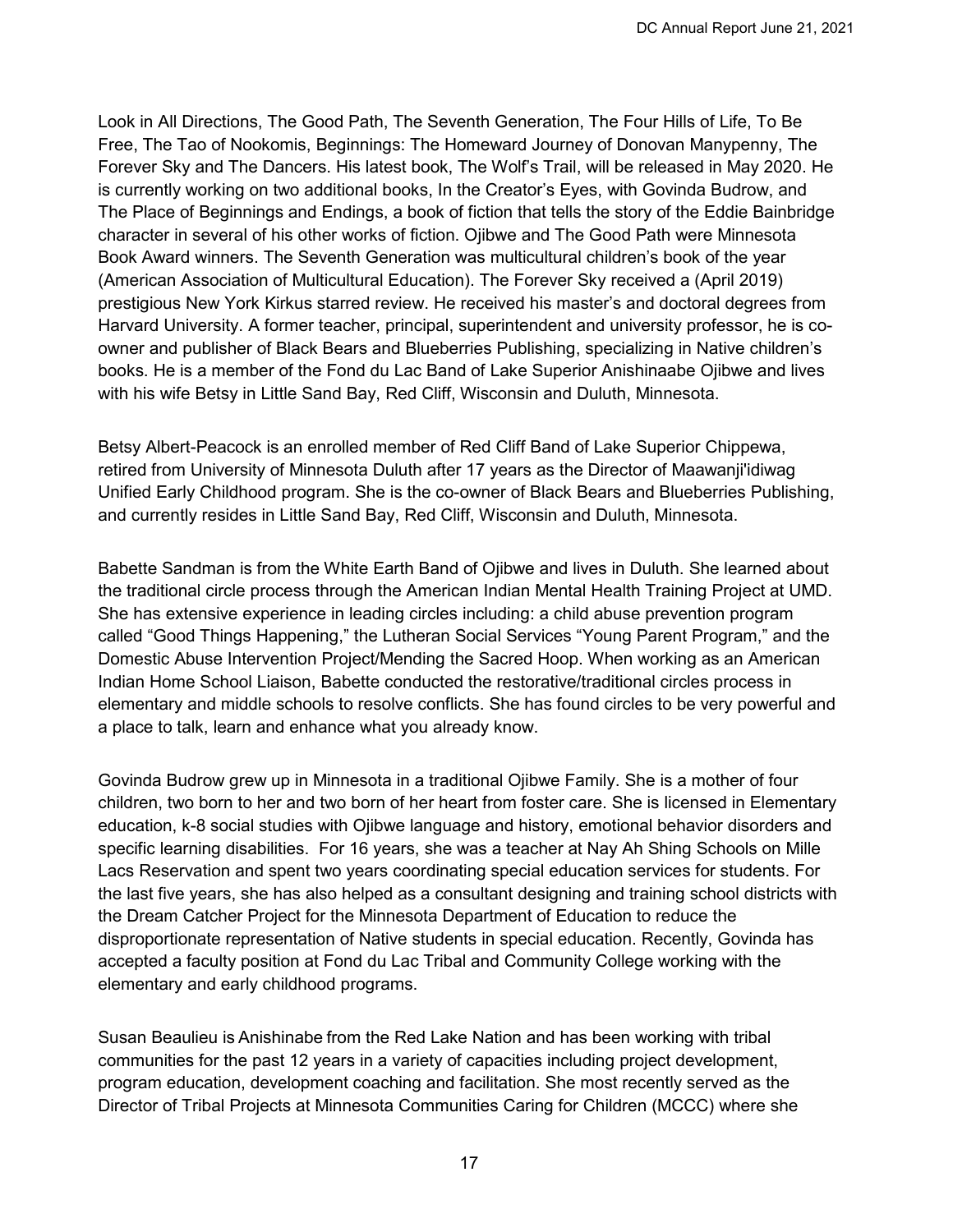developed and implemented the Tribal N.E.A.R. Sciences and Community Wisdom Project. Susan is pursuing her PhD in Social and Administrative Pharmacy at the University of Minnesota-College of Pharmacy. She received her Master's in Public Policy degree with a focus on Nonprofit Management and Leadership from the University of Minnesota's Hubert H. Humphrey Institute in 2007 and completed coursework in Teaching and Learning from the University of Minnesota-Duluth between 2012-2014. She is a 2016 Bush Leadership Fellow focusing on generating healing and wellbeing at the individual and collective levels. 

Roxanne DeLille is a member of the Martin clan from the Bad River Reservation located just outside Ashland, Wisconsin. Oldest of 10 children, Roxanne is a contemporary Ojibwe-Anishinabe woman whose life has been divided between reservation and urban life. Much the same, her education was divided between the traditional teachings of her people and mainstream education. Roxanne is currently the Dean of Indigenous and Academic Affairs at Fond du Lac Tribal and Community College. She's an active community member, and also an independent consultant specializing in interpersonal communication, transformational/ servant leadership, relationship dynamics and communicating across differences.

Donna LaPlaca Patterson is in her 6th year as a consultant with the Dream Catcher Project, with the goal to reduce systemic bias in education. As a former high school dropout, she is passionate about dropout prevention, retention at all levels of education, online education, and how social relationships impact the teaching and learning context. She is a former special education teacher and holds a doctorate degree from the University of Minnesota in Educational Psychology: Social Psychology/Human Relations.

Tara Perron (Tanagidan To Win) Is a Dakota and Ojibwe mother of two sons. She is the author of Takoza; walks with the blue moon girl, Animals of Khéya Wíta, and Animals of Nimaamaa-Aki. She has four books, and two comics that will be in the Dakota language coming out later this year.

Marvin Sims has worked in the field of education for over twenty years as a Paraprofessional, Teacher, Dean and Equity Coordinator. He is the founder of STRIPES, a mentoring program that partners with teachers, parents, community members and business leaders to create a safety net for students. He is currently working on his doctorate degree at St. Mary's University in Educational Leadership.

My name is Reuben Kitto Stately. My stage name is Kitto. I am a 21-year-old recording artist from Minneapolis, Minnesota and a college student currently attending Augsburg University. I come from both Santee Dakota & Red Lake Ojibwe Nations. I've been writing and recording for 9 years. My goal with my music is to keep it honest with my listeners. My music harmonizes the happy & sad times and both good & bad experiences. I believe when I rap about what I've been through, I validate other indigenous youth who relate to my experience. I believe this makes them not feel so alone in our collective need for healing. This is my gift and it's not only healing myself but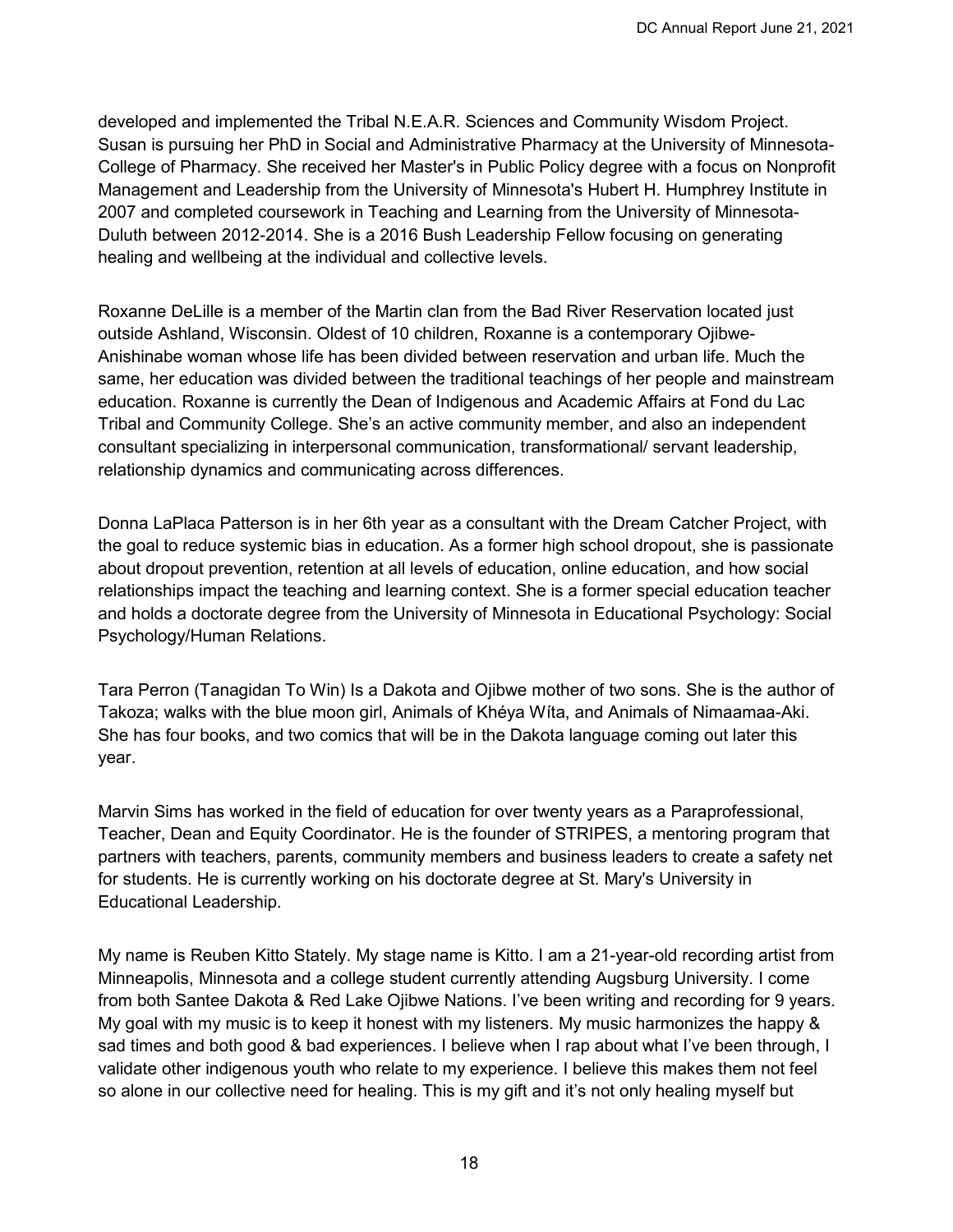others as well.

Dan Torrez (M.Ed.) serves as the Alternative and Preventative Services Specialist for the Minnesota Department of Education. He supports districts and administrators across the state with their implementation of Positive Behavior Interventions and Supports (PBIS) as well as Alternative Delivery of Specialized Instructional Services (ADSIS). His past experiences in public education include roles of behavior interventionist, special education teacher and school-wide leader in restorative practices.

Michael V. Walker brings a career focus on youth development and assisting black youth to achieve success. He earned his undergraduate degree in physical education from Southwest Minnesota State University and his master's degree in counseling from the University of Wisconsin – River Falls as well as his Administrative and Superintendent License from St. Cloud State. He is currently pursuing his PhD at the University of Minnesota in Organizational Leadership, Policy, and Development. From 1998 to 2006, Walker served as Community Outreach, Program and Youth Development Director at the YMCA of Minneapolis and Greater St. Paul, where he developed programs for social, academic, athletic and employment skills for youth and served as the coordinator of the Black Achievers program, an academic achievement and career development initiative for middle school and high school youth. Walker worked as a career and college center coordinator for AchieveMpls at Roosevelt High School from 2006 to 2009 before serving Minneapolis Public Schools as Roosevelt's dean of students from 2009 to 2011 and then moved into the role as assistant principal from 2011 to 2014. He has taken on being the Director for the Office of Black Male Student Achievement for the past 3 years, where his sole responsibility is changing academic outcomes for Black Males who attend Minneapolis Public Schools. He is the founder and CEO of Critical Questioning consulting where he has worked with local districts and across the country to provide a framework and professional development workshops designed for supporting Black Males. Being a 2017 Bush Fellow recipient, has allowed him to further his leadership and expertise in this area. Walker is an Unapologetic Advocate for Black Males and works towards reducing the belief gap in the area's schools. Walker is a product of Minneapolis Public Schools. Walker leaves us with this critical question to the educational system, "Why have we been trying to solve a non-academic issue with an academic solution?"

Elizabeth Watkins first conceived of Dream Catcher in 2015-16 as a way to bring together work she had done over many years with American Indian Home/School Liaisons and the state special education guidelines Promoting Fair Evaluations. Elizabeth is the specialist for diverse communities with the Division of Special Education at the Minnesota Department of Education. Her work focuses on issues affecting Indigenous students and English Learners with disabilities. She led the development of Minnesota's original guidelines, Reducing Bias in Special Education Assessment, the revised Promoting Fair Evaluations and the EL Companion to Promoting Fair Evaluations. Elizabeth coordinates ongoing professional development for American Indian Home/School Liaisons and does a variety of other work to assure that Anishinaabe, Dakota and other American Indian students in Minnesota receive fair and appropriate special education